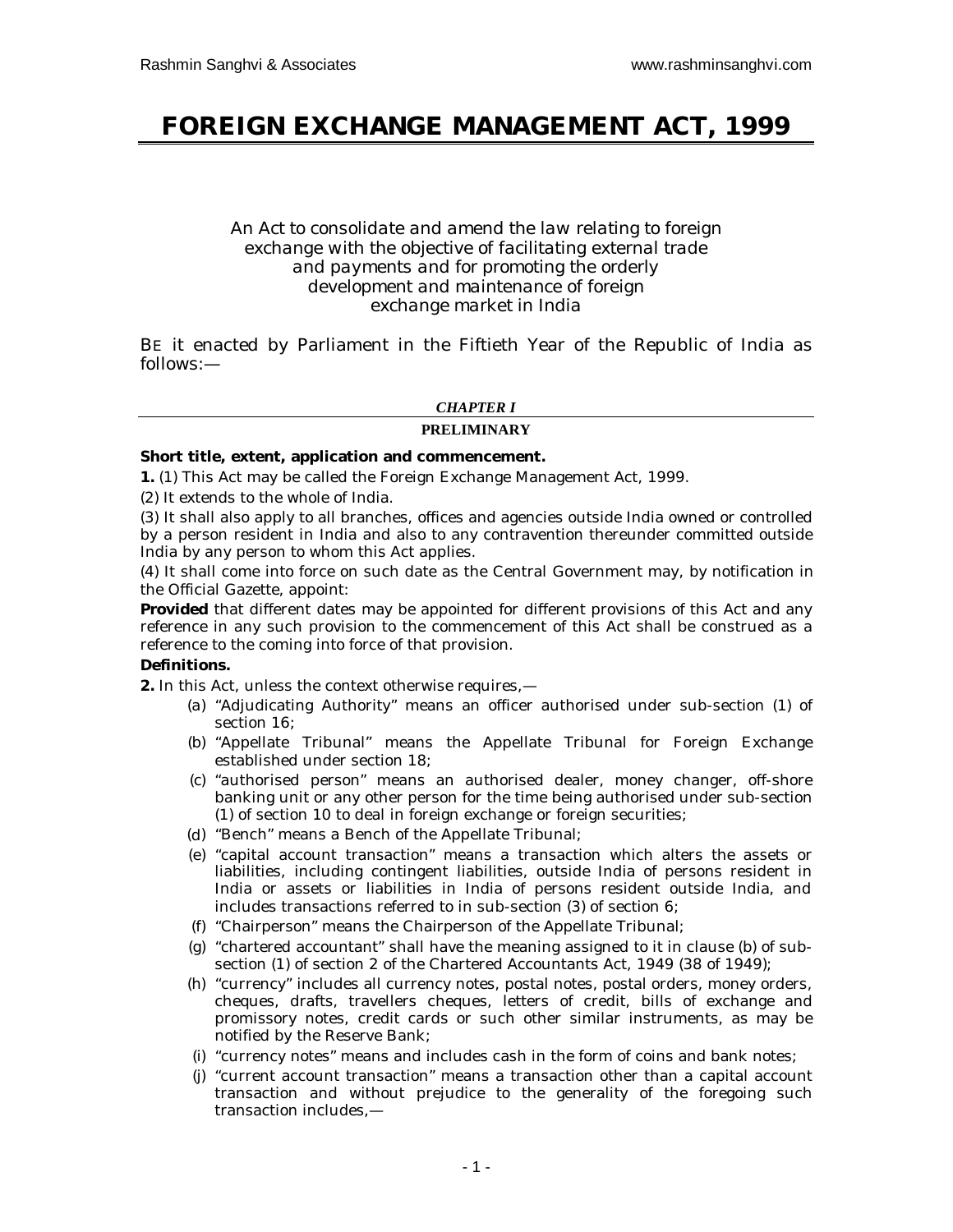- (*i*) payments due in connection with foreign trade, other current business, services, and short-term banking and credit facilities in the ordinary course of business,
- (*ii*) payments due as interest on loans and as net income from investments,
- (*iii*) remittances for living expenses of parents, spouse and children residing abroad, and
- (*iv*) expenses in connection with foreign travel, education and medical care of parents, spouse and children;
- (*k*) "Director of Enforcement" means the Director of Enforcement appointed under sub-section (1) of section 36;
- (*l*) "export", with its grammatical variations and cognate expressions, means— (*i*) the taking out of India to a place outside India any goods,
	- (*ii*) provision of services from India to any person outside India;
- (*m*) "foreign currency" means any currency other than Indian currency;
- (*n*) "foreign exchange" means foreign currency and includes,—
	- (*i*) deposits, credits and balances payable in any foreign currency,
	- (*ii*) drafts, travellers cheques, letters of credit or bills of exchange, expressed or drawn in Indian currency but payable in any foreign currency,
	- (*iii*) drafts, travellers cheques, letters of credit or bills of exchange drawn by banks, institutions or persons outside India, but payable in Indian currency;
- (*o*) "foreign security" means any security, in the form of shares, stocks, bonds, debentures or any other instrument denominated or expressed in foreign currency and includes securities expressed in foreign currency, but where redemption or any form of return such as interest or dividends is payable in Indian currency;
- (*p*) "import", with its grammatical variations and cognate expressions, means bringing into India any goods or services;
- (*q*) "Indian currency" means currency which is expressed or drawn in Indian rupees but does not include special bank notes and special one rupee notes issued under section 28A of the Reserve Bank of India Act, 1934 (2 of 1934);
- (*r*) "legal practitioner" shall have the meaning assigned to it in clause (*i*) of subsection (1) of section 2 of the Advocates Act, 1961 (25 of 1961);
- (*s*) "Member" means a Member of the Appellate Tribunal and includes the Chairperson thereof;
- (*t*) "notify" means to notify in the Official Gazette and the expression "notification" shall be construed accordingly;
- (*u*) "person" includes—
	- (*i*) an individual,
	- (*ii*) a Hindu undivided family,
	- (*iii*) a company,
	- (*iv*) a firm,
	- (*v*) an association of persons or a body of individuals, whether incorporated or not,
	- (*vi*) every artificial juridical person, not falling within any of the preceding subclauses, and
	- (*vii*) any agency, office or branch owned or controlled by such person;
- (*v*) "person resident in India" means—
	- (*i*) a person residing in India for more than one hundred and eighty-two days during the course of the preceding financial year but does not include—
		- (A) a person who has gone out of India or who stays outside India, in either case—
			- (*a*) for or on taking up employment outside India, or
			- (*b*) for carrying on outside India a business or vocation outside India, or
			- (*c*) for any other purpose, in such circumstances as would indicate his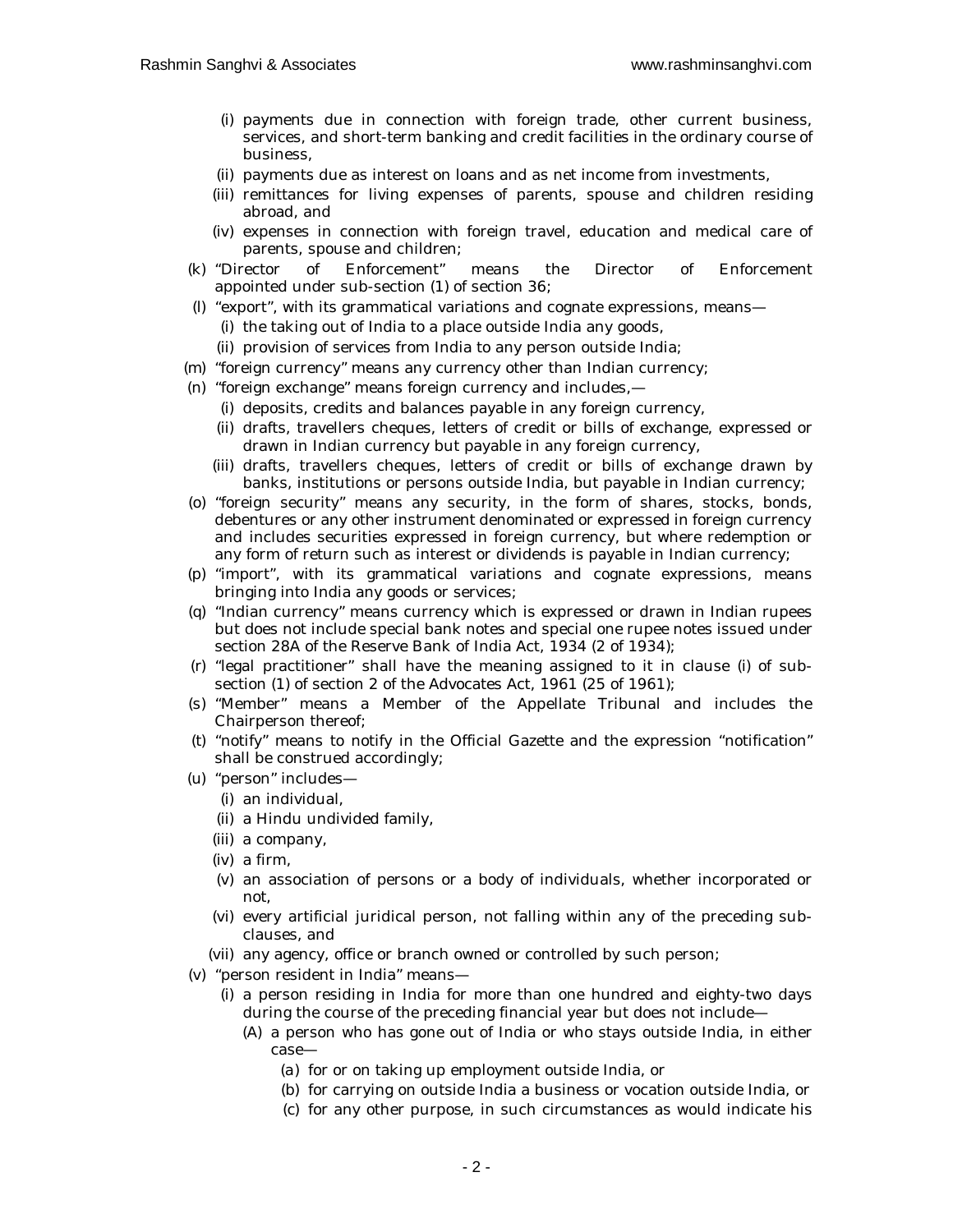intention to stay outside India for an uncertain period;

- (B) a person who has come to or stays in India, in either case, otherwise than—
	- (*a*) for or on taking up employment in India, or
	- (*b*) for carrying on in India a business or vocation in India, or
	- (*c*) for any other purpose, in such circumstances as would indicate his intention to stay in India for an uncertain period;
- (*ii*) any person or body corporate registered or incorporated in India,
- (*iii*) an office, branch or agency in India owned or controlled by a person resident outside India,
- (*iv*) an office, branch or agency outside India owned or controlled by a person resident in India;
- (*w*) "person resident outside India" means a person who is not resident in India;
- (*x*) "prescribed" means prescribed by rules made under this Act;
- (*y*) "repatriate to India" means bringing into India the realised foreign exchange and—
	- (*i*) the selling of such foreign exchange to an authorised person in India in exchange for rupees, or
	- (*ii*) the holding of realised amount in an account with an authorised person in India to the extent notified by the Reserve Bank,

 and includes use of the realised amount for discharge of a debt or liability denominated in foreign exchange and the expression "repatriation" shall be construed accordingly;

- (*z*) "Reserve Bank" means the Reserve Bank of India constituted under sub-section (1) of section 3 of the Reserve Bank of India Act, 1934 (2 of 1934);
- (*za*) "security" means shares, stocks, bonds and debentures, Government securities as defined in the Public Debt Act, 1944 (18 of 1944), savings certificates to which the Government Savings Certificates Act, 1959 (46 of 1959) applies, deposit receipts in respect of deposits of securities and units of the Unit Trust of India established under sub-section (1) of section 3 of the Unit Trust of India Act, 1963 (52 of 1963) or of any mutual fund and includes certificates of title to securities, but does not include bills of exchange or promissory notes other than Government promissory notes or any other instruments which may be notified by the Reserve Bank as security for the purposes of this Act;
- (*zb*) "service" means service of any description which is made available to potential users and includes the provision of facilities in connection with banking, financing, insurance, medical assistance, legal assistance, chit fund, real estate, transport, processing, supply of electrical or other energy, boarding or lodging or both, entertainment, amusement or the purveying of news or other information, but does not include the rendering of any service free of charge or under a contract of personal service;
- (*zc*) "Special Director (Appeals)" means an officer appointed under section 18;
- (*zd*) "specify" means to specify by regulations made under this Act and the expression "specified" shall be construed accordingly;
- (*ze*) "transfer" includes sale, purchase, exchange, mortgage, pledge, gift, loan or any other form of transfer of right, title, possession or lien.

## *CHAPTER II*

#### **REGULATION AND MANAGEMENT OF FOREIGN EXCHANGE**

## **Dealing in foreign exchange, etc.**

**3.** Save as otherwise provided in this Act, rules or regulations made thereunder, or with the general or special permission of the Reserve Bank, no person shall—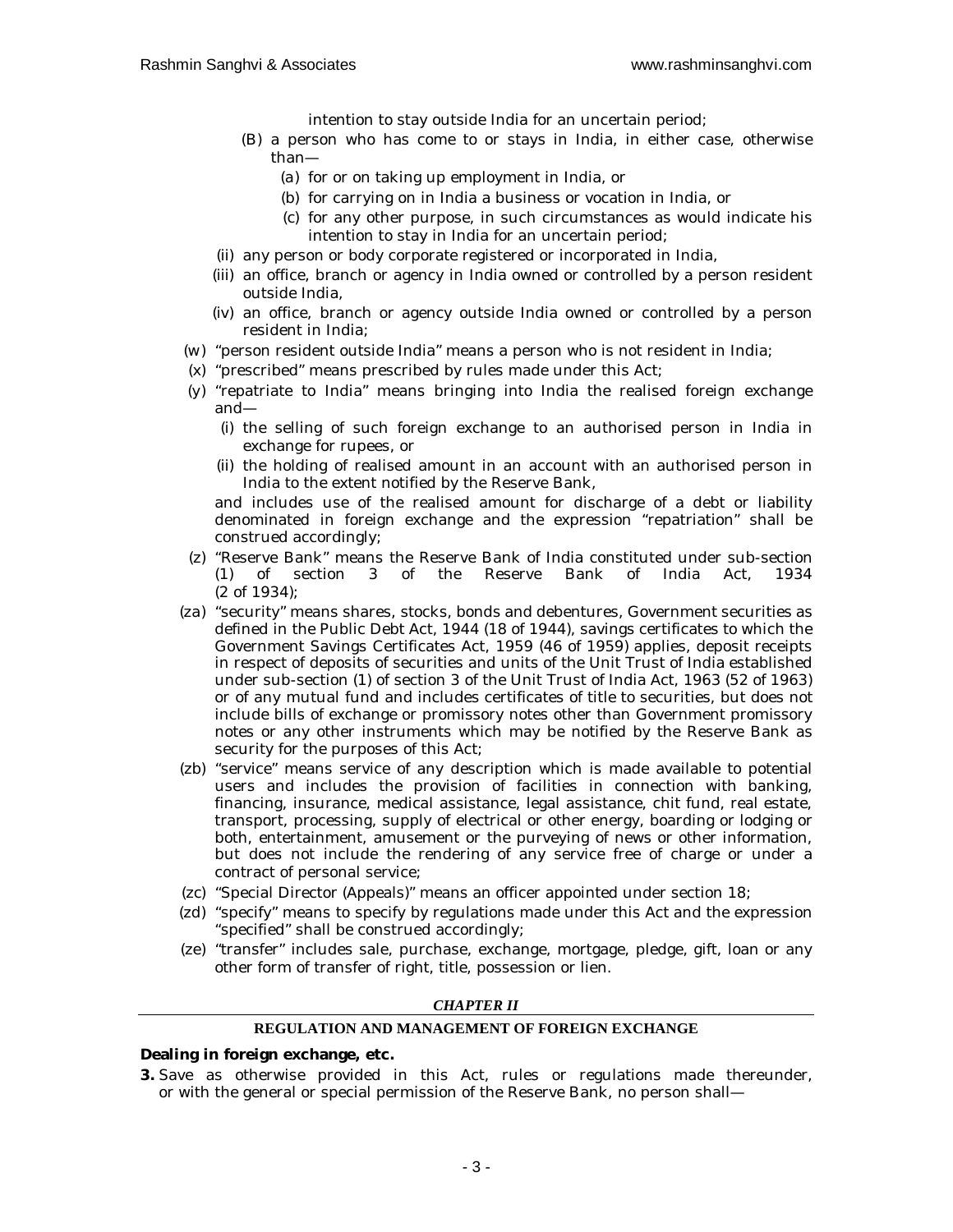- (*a*) deal in or transfer any foreign exchange or foreign security to any person not being an authorised person;
- (*b*) make any payment to or for the credit of any person resident outside India in any manner;
- (*c*) receive otherwise through an authorised person, any payment by order or on behalf of any person resident outside India in any manner;

 *Explanation.*—For the purpose of this clause, where any person in, or resident in, India receives any payment by order or on behalf of any person resident outside India through any other person (including an authorised person) without a corresponding inward remittance from any place outside India, then, such person shall be deemed to have received such payment otherwise than through an authorised person;

 (*d*) enter into any financial transaction in India as consideration for or in association with acquisition or creation or transfer of a right to acquire, any asset outside India by any person.

*Explanation.*—For the purpose of this clause, "financial transaction" means making any payment to, or for the credit of any person, or receiving any payment for, by order or on behalf of any person, or drawing, issuing or negotiating any bill of exchange or promissory note, or transferring any security or acknowledging any debt.

## **Holding of foreign exchange, etc.**

**4.** Save as otherwise provided in this Act, no person resident in India shall acquire, hold, own, possess or transfer any foreign exchange, foreign security or any immovable property situated outside India.

#### **Current account transactions.**

**5.** Any person may sell or draw foreign exchange to or from an authorised person if such sale or drawal is a current account transaction:

**Provided** that the Central Government may, in public interest and in consultation with the Reserve Bank, impose such reasonable restrictions for current account transactions as may be prescribed.

## **Capital account transactions.**

**6.** (1) Subject to the provisions of sub-section (2), any person may sell or draw foreign exchange to or from an authorised person for a capital account transaction.

(2) The Reserve Bank may, in consultation with the Central Government, specify—

- (*a*) any class or classes of capital account transactions which are permissible;
- (*b*) the limit up to which foreign exchange shall be admissible for such transactions :

**Provided** that the Reserve Bank shall not impose any restriction on the drawal of foreign exchange for payments due on account of amortization of loans or for depreciation of direct investments in the ordinary course of business.

(3) Without prejudice to the generality of the provisions of sub-section (2), the Reserve Bank may, by regulations, prohibit, restrict or regulate the following—

- (*a*) transfer or issue of any foreign security by a person resident in India;
- (*b*) transfer or issue of any security by a person resident outside India;
- (*c*) transfer or issue of any security or foreign security by any branch, office or agency in India of a person resident outside India;
- (*d*) any borrowing or lending in foreign exchange in whatever form or by whatever name called;
- (*e*) any borrowing or lending in rupees in whatever form or by whatever name called between a person resident in India and a person resident outside India;
- (*f*) deposits between persons resident in India and persons resident outside India;
- (*g*) export, import or holding of currency or currency notes;
- (*h*) transfer of immovable property outside India, other than a lease not exceeding five years, by a person resident in India;
- (*i*) acquisition or transfer of immovable property in India, other than a lease not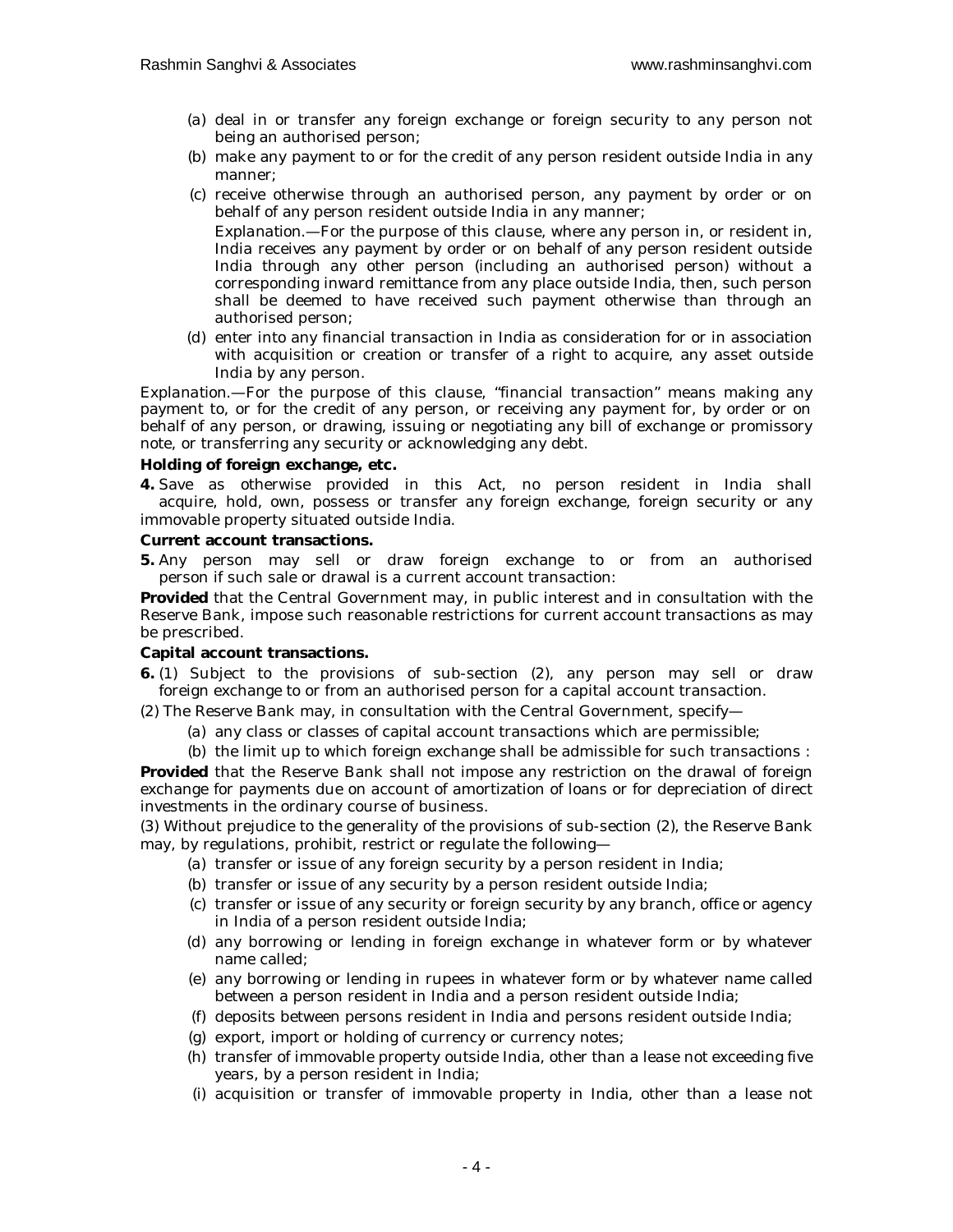exceeding five years, by a person resident outside India;

- (*j*) giving of a guarantee or surety in respect of any debt, obligation or other liability incurred—
	- (*i*) by a person resident in India and owed to a person resident outside India; or
	- (*ii*) by a person resident outside India.

(4) A person resident in India may hold, own, transfer or invest in foreign currency, foreign security or any immovable property situated outside India if such currency, security or property was acquired, held or owned by such person when he was resident outside India or inherited from a person who was resident outside India.

(5) A person resident outside India may hold, own, transfer or invest in Indian currency, security or any immovable property situated in India if such currency, security or property was acquired, held or owned by such person when he was resident in India or inherited from a person who was resident in India.

(6) Without prejudice to the provisions of this section, the Reserve Bank may, by regulation, prohibit, restrict, or regulate establishment in India of a branch, office or other place of business by a person resident outside India, for carrying on any activity relating to such branch, office or other place of business.

#### **Export of goods and services.**

**7.** (1) Every exporter of goods shall—

- (*a*) furnish to the Reserve Bank or to such other authority a declaration in such form and in such manner as may be specified, containing true and correct material particulars, including the amount representing the full export value or, if the full export value of the goods is not ascertainable at the time of export, the value which the exporter, having regard to the prevailing market conditions, expects to receive on the sale of the goods in a market outside India;
- (*b*) furnish to the Reserve Bank such other information as may be required by the Reserve Bank for the purpose of ensuring the realisation of the export proceeds by such exporter.

(2) The Reserve Bank may, for the purpose of ensuring that the full export value of the goods or such reduced value of the goods as the Reserve Bank determines, having regard to the prevailing market conditions, is received without any delay, direct any exporter to comply with such requirements as it deems fit.

(3) Every exporter of services shall furnish to the Reserve Bank or to such other authorities a declaration in such form and in such manner as may be specified, containing the true and correct material particulars in relation to payment for such services.

## **Realisation and repatriation of foreign exchange.**

**8.** Save as otherwise provided in this Act, where any amount of foreign exchange is due or has accrued to any person resident in India, such person shall take all reasonable steps to realise and repatriate to India such foreign exchange within such period and in such manner as may be specified by the Reserve Bank.

## **Exemption from realisation and repatriation in certain cases.**

**9.** The provisions of sections 4 and 8 shall not apply to the following, namely:—

- (*a*) possession of foreign currency or foreign coins by any person up to such limit as the Reserve Bank may specify;
- (*b*) foreign currency account held or operated by such person or class of persons and the limit up to which the Reserve Bank may specify;
- (*c*) foreign exchange acquired or received before the 8th day of July, 1947 or any income arising or accruing thereon which is held outside India by any person in pursuance of a general or special permission granted by the Reserve Bank;
- (*d*) foreign exchange held by a person resident in India up to such limit as the Reserve Bank may specify, if such foreign exchange was acquired by way of gift or inheritance from a person referred to in clause (*c*), including any income arising therefrom;
- (*e*) foreign exchange acquired from employment, business, trade, vocation, services,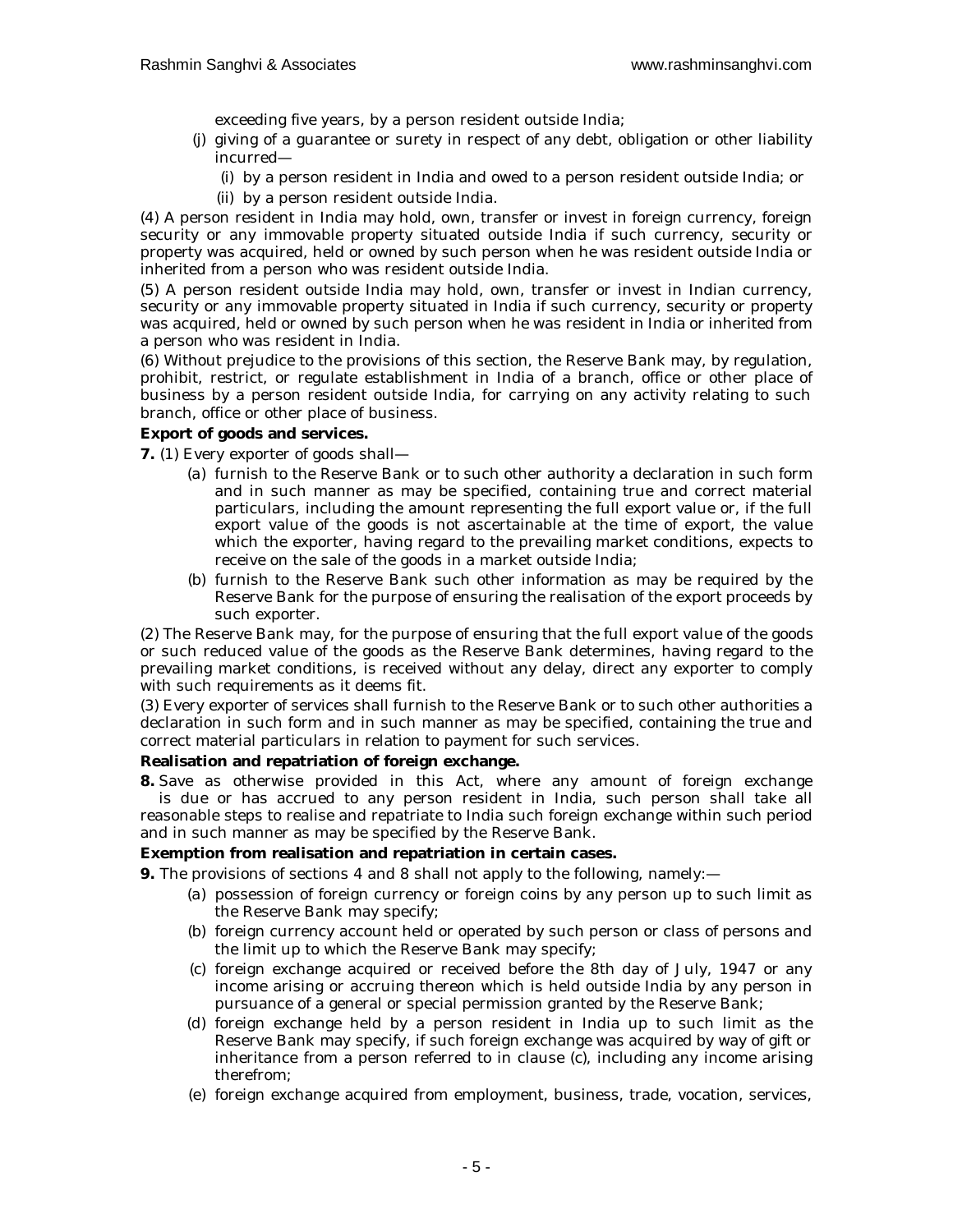honorarium, gifts, inheritance or any other legitimate means up to such limit as the Reserve Bank may specify; and

(*f*) such other receipts in foreign exchange as the Reserve Bank may specify.

## *CHAPTER III*

## **AUTHORISED PERSON**

## **Authorised person.**

**10.** (1) The Reserve Bank may, on an application made to it in this behalf, authorise any person to be known as authorised person to deal in foreign exchange or in foreign securities, as an authorised dealer, money changer or off-shore banking unit or in any other manner as it deems fit.

(2) An authorisation under this section shall be in writing and shall be subject to the conditions laid down therein.

(3) An authorisation granted under sub-section (1) may be revoked by the Reserve Bank at any time if the Reserve Bank is satisfied that—

- (*a*) it is in public interest so to do; or
- (*b*) the authorised person has failed to comply with the condition subject to which the authorisation was granted or has contravened any of the provisions of the Act or any rule, regulation, notification, direction or order made thereunder:

**Provided** that no such authorisation shall be revoked on any ground referred to in clause (*b*) unless the authorised person has been given a reasonable opportunity of making a representation in the matter.

(4) An authorised person shall, in all his dealings in foreign exchange or foreign security, comply with such general or special directions or orders as the Reserve Bank may, from time to time, think fit to give, and, except with the previous permission of the Reserve Bank, an authorised person shall not engage in any transaction involving any foreign exchange or foreign security which is not in conformity with the terms of his authorisation under this section.

(5) An authorised person shall, before undertaking any transaction in foreign exchange on behalf of any person, require that person to make such declaration and to give such information as will reasonably satisfy him that the transaction will not involve, and is not designed for the purpose of any contravention or evasion of the provisions of this Act or of any rule, regulation, notification, direction or order made thereunder, and where the said person refuses to comply with any such requirement or makes only unsatisfactory compliance therewith, the authorised person shall refuse in writing to undertake the transaction and shall, if he has reason to believe that any such contravention or evasion as aforesaid is contemplated by the person, report the matter to the Reserve Bank.

(6) Any person, other than an authorised person, who has acquired or purchased foreign exchange for any purpose mentioned in the declaration made by him to authorised person under sub-section (5) does not use it for such purpose or does not surrender it to authorised person within the specified period or uses the foreign exchange so acquired or purchased for any other purpose for which purchase or acquisition of foreign exchange is not permissible under the provisions of the Act or the rules or regulations or direction or order made thereunder shall be deemed to have committed contravention of the provisions of the Act for the purpose of this section.

# **Reserve Bank's powers to issue directions to authorised person.**

**11.** (1) The Reserve Bank may, for the purpose of securing compliance with the provisions of this Act and of any rules, regulations, notifications or directions made thereunder, give to the authorised persons any direction in regard to making of payment or the doing or desist from doing any act relating to foreign exchange or foreign security.

(2) The Reserve Bank may, for the purpose of ensuring the compliance with the provisions of this Act or of any rule, regulation, notification, direction or order made thereunder, direct any authorised person to furnish such information, in such manner, as it deems fit.

(3) Where any authorised person contravenes any direction given by the Reserve Bank under this Act or fails to file any return as directed by the Reserve Bank, the Reserve Bank may,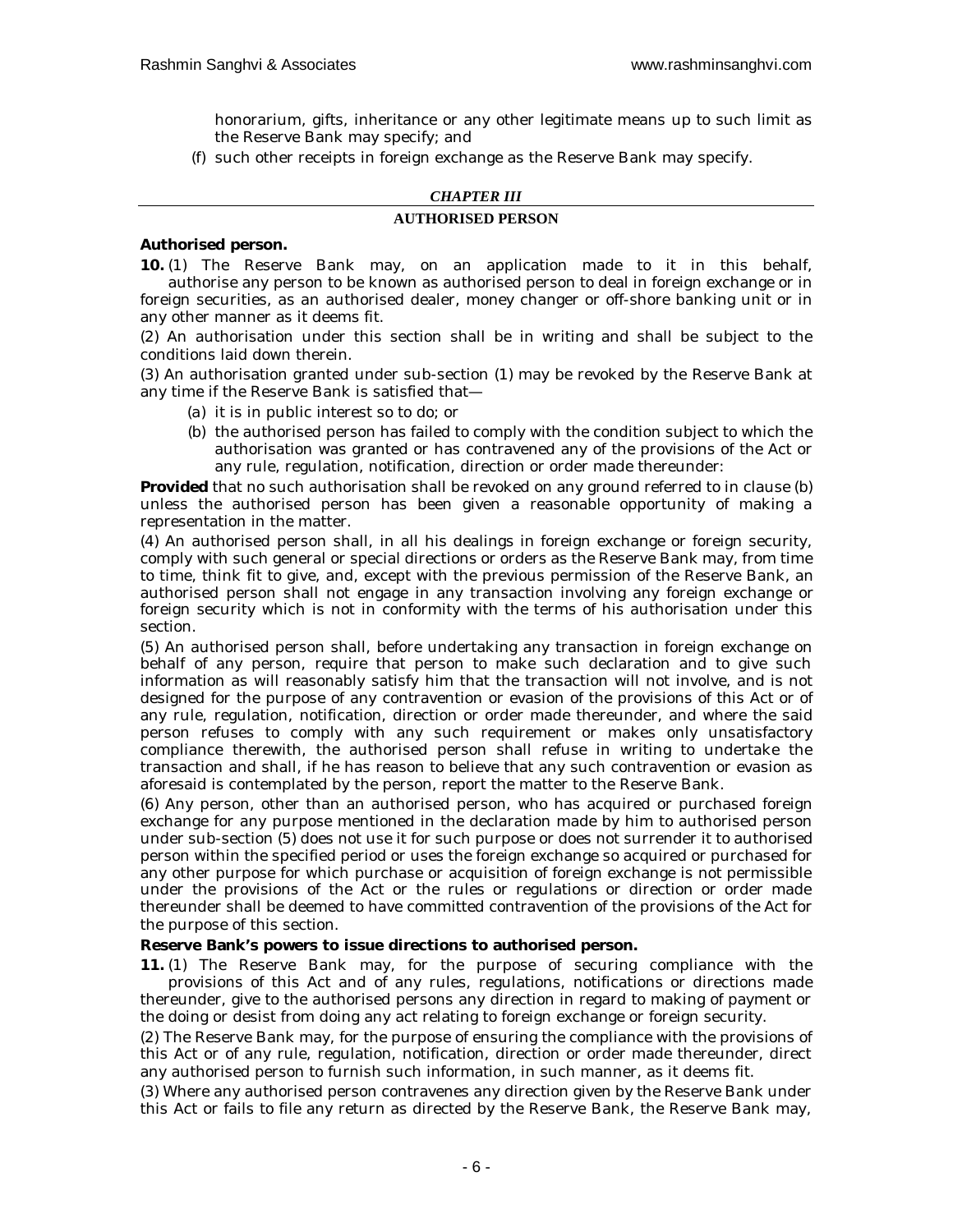after giving reasonable opportunity of being heard, impose on the authorised person a penalty which may extend to ten thousand rupees and in the case of continuing contravention with an additional penalty which may extend to two thousand rupees for every day during which such contravention continues.

## **Power of Reserve Bank to inspect authorised person.**

**12.** (1) The Reserve Bank may, at any time, cause an inspection to be made, by any officer of the Reserve Bank specially authorised in writing by the Reserve Bank in this behalf, of the business of any authorised person as may appear to it to be necessary or expedient for the purpose of—

- (*a*) verifying the correctness of any statement, information or particulars furnished to the Reserve Bank;
- (*b*) obtaining any information or particulars which such authorised person has failed to furnish on being called upon to do so;
- (*c*) securing compliance with the provisions of this Act or of any rules, regulations, directions or orders made thereunder.

(2) It shall be the duty of every authorised person, and where such person is a company or a firm, every director, partner or other officer of such company or firm, as the case may be, to produce to any officer making an inspection under sub-section (1), such books, accounts and other documents in his custody or power and to furnish any statement or information relating to the affairs of such person, company or firm as the said officer may require within such time and in such manner as the said officer may direct.

## *CHAPTER IV*

## **CONTRAVENTION AND PENALTIES**

## **Penalties.**

**13.** (1) If any person contravenes any provision of this Act, or contravenes any rule, regulation, notification, direction or order issued in exercise of the powers under this Act, or contravenes any condition subject to which an authorisation is issued by the Reserve Bank, he shall, upon adjudication, be liable to a penalty up to thrice the sum involved in such contravention where such amount is quantifiable, or up to two lakh rupees where the amount is not quantifiable, and where such contravention is a continuing one, further penalty which may extend to five thousand rupees for every day after the first day during which the contravention continues.

(2) Any Adjudicating Authority adjudging any contravention under sub-section (1), may, if he thinks fit in addition to any penalty which he may impose for such contravention direct that any currency, security or any other money or property in respect of which the contravention has taken place shall be confiscated to the Central Government and further direct that the foreign exchange holdings, if any of the persons committing the contraventions or any part thereof, shall be brought back into India or shall be retained outside India in accordance with the directions made in this behalf.

*Explanation.*—For the purposes of this sub-section, "property" in respect of which contravention has taken place, shall include—

- (*a*) deposits in a bank, where the said property is converted into such deposits;
- (*b*) Indian currency, where the said property is converted into that currency; and
- (*c*) any other property which has resulted out of the conversion of that property.

## **Enforcement of the orders of Adjudicating Authority.**

**14.** (1) Subject to the provisions of sub-section (2) of section 19, if any person fails to make full payment of the penalty imposed on him under section 13 within a period of ninety days from the date on which the notice for payment of such penalty is served on him, he shall be liable to civil imprisonment under this section.

(2) No order for the arrest and detention in civil prison of a defaulter shall be made unless the Adjudicating Authority has issued and served a notice upon the defaulter calling upon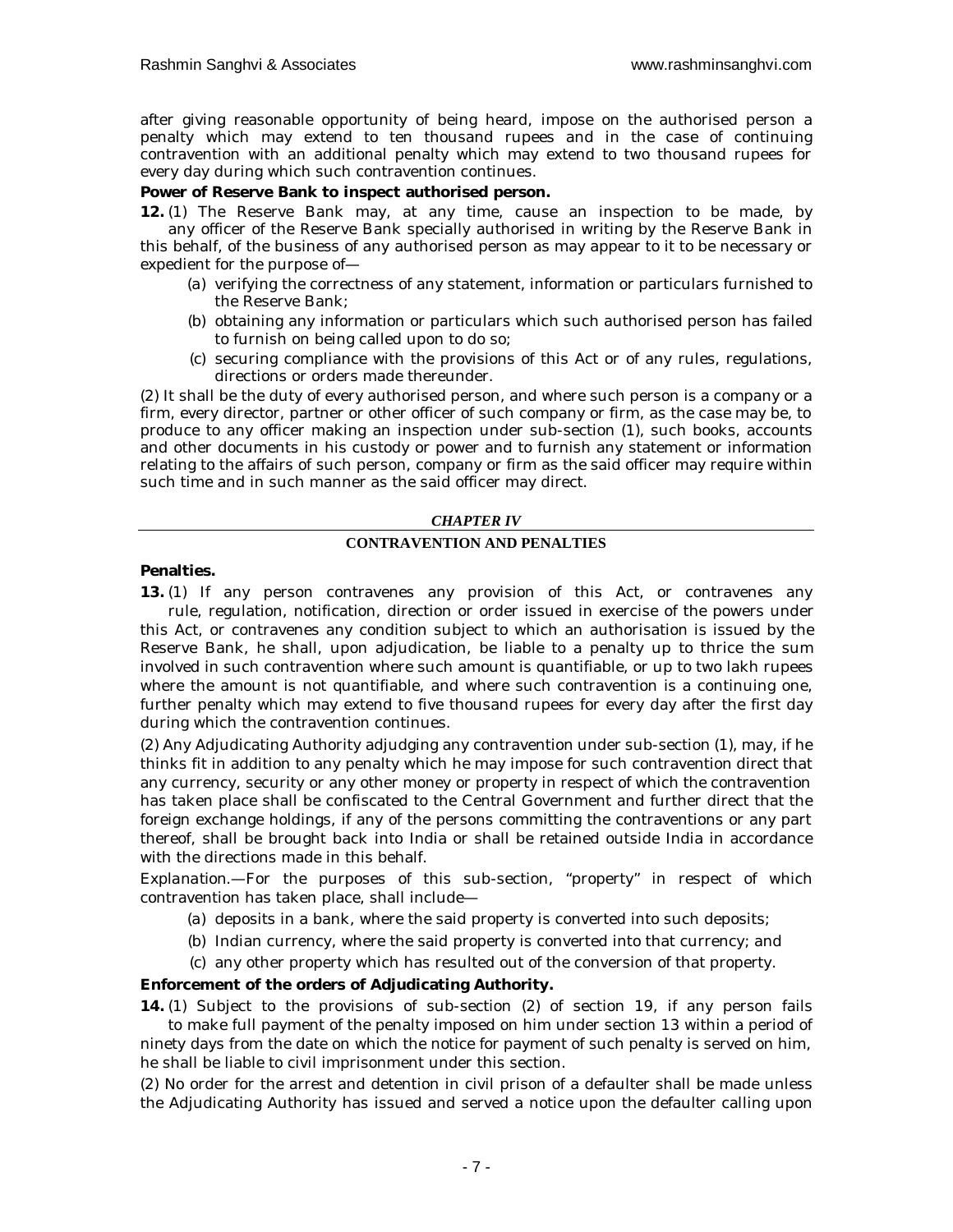him to appear before him on the date specified in the notice and to show cause why he should not be committed to the civil prison, and unless the Adjudicating Authority, for reasons in writing, is satisfied—

- (*a*) that the defaulter, with the object or effect of obstructing the recovery of penalty, has after the issue of notice by the Adjudicating Authority, dishonestly transferred concealed, or removed any part of his property, or
- (*b*) that the defaulter has, or has had since the issuing of notice by the Adjudicating Authority, the means to pay the arrears or some substantial part thereof and refuses or neglects or has refused or neglected to pay the same.

(3) Notwithstanding anything contained in sub-section (1), a warrant for the arrest of the defaulter may be issued by the Adjudicating Authority if the Adjudicating Authority is satisfied, by affidavit or otherwise, that with the object or effect of delaying the execution of the certificate the defaulter is likely to abscond or leave the local limits of the jurisdiction of the Adjudicating Authority.

(4) Where appearance is not made pursuant to a notice issued and served under sub-section (1), the Adjudicating Authority may issue a warrant for the arrest of the defaulter.

(5) A warrant of arrest issued by the Adjudicating Authority under sub-section (3) or subsection (4) may also be executed by any other Adjudicating Authority within whose jurisdiction the defaulter may for the time being be found.

(6) Every person arrested in pursuance of a warrant of arrest under this section shall be brought before the Adjudicating Authority issuing the warrant as soon as practicable and in any event within twenty-four hours of his arrest (exclusive of the time required for the journey):

**Provided** that, if the defaulter pays the amount entered in the warrant of arrest as due and the costs of the arrest to the officer arresting him, such officer shall at once release him.

*Explanation.*—For the purposes of this sub-section, where the defaulter is a Hindu undivided family, the *karta* thereof shall be deemed to be the defaulter.

(7) When a defaulter appears before the Adjudicating Authority pursuant to a notice to show cause or is brought before the Adjudicating Authority under this section, the Adjudicating Authority shall give the defaulter an opportunity showing cause why he should not be committed to the civil prison.

(8) Pending the conclusion of the inquiry, the Adjudicating Authority may, in his discretion, order the defaulter to be detained in the custody of such officer as the Adjudicating Authority may think fit or release him on his furnishing the security to the satisfaction of the Adjudicating Authority for his appearance as and when required.

(9) Upon the conclusion of the inquiry, the Adjudicating Authority may make an order for the detention of the defaulter in the civil prison and shall in that event cause him to be arrested if he is not already under arrest:

**Provided** that in order to give a defaulter an opportunity of satisfying the arrears, the Adjudicating Authority may, before making the order of detention, leave the defaulter in the custody of the officer arresting him or of any other officer for a specified period not exceeding fifteen days, or release him on his furnishing security to the satisfaction of the Adjudicating Authority for his appearance at the expiration of the specified period if the arrears are not satisfied.

(10) When the Adjudicating Authority does not make an order of detention under subsection (9), he shall, if the defaulter is under arrest, direct his release.

(11) Every person detained in the civil prison in execution of the certificate may be so detained,—

- (*a*) where the certificate is for a demand of an amount exceeding rupees one crore, up to three years, and
- (*b*) in any other case, up to six months:

**Provided** that he shall be released from such detention on the amount mentioned in the warrant for his detention being paid to the officer-in-charge of the civil prison.

(12) A defaulter released from detention under this section shall not, merely by reason of his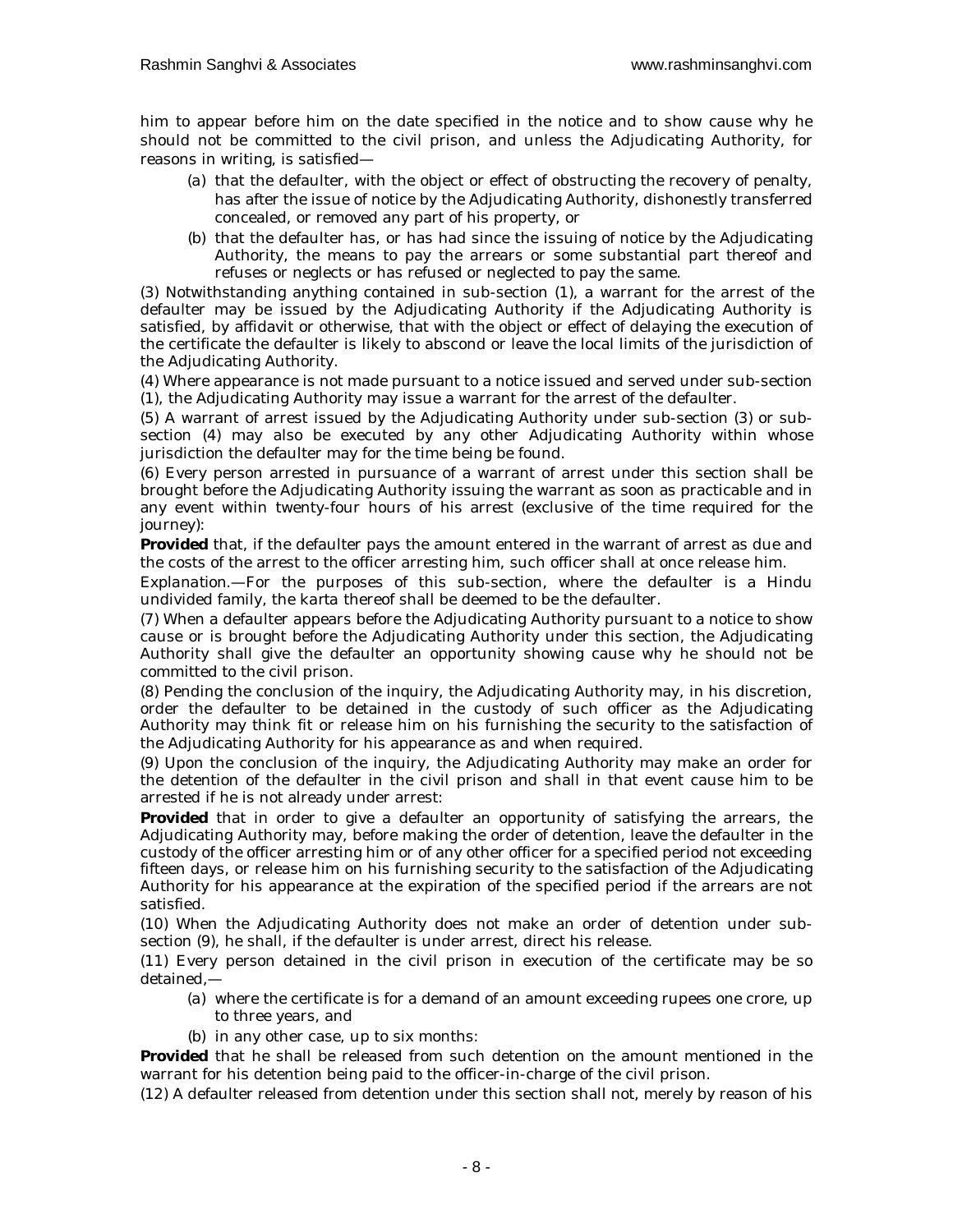release, be discharged from his liability for the arrears, but he shall not be liable to be arrested under the certificate in execution of which he was detained in the civil prison.

(13) A detention order may be executed at any place in India in the manner provided for the execution of warrant of arrest under the Code of Criminal Procedure, 1973 (2 of 1974).

## **Power to compound contravention.**

**15.** (1) Any contravention under section 13 may, on an application made by the person committing such contravention, be compounded within one hundred and eighty days from the date of receipt of application by the Director of Enforcement or such other officers of the Directorate of Enforcement and Officers of the Reserve Bank as may be authorised in this behalf by the Central Government in such manner as may be prescribed. (2) Where a contravention has been compounded under sub-section (1), no proceeding or further proceeding, as the case may be, shall be initiated or continued, as the case may be, against the person committing such contravention under that section, in respect of the contravention so compounded.

# *CHAPTER V*

#### **ADJUDICATION AND APPEAL**

## **Appointment of Adjudicating Authority.**

**16.** (1) For the purpose of adjudication under section 13, the Central Govern ment may, by an order published in the Official Gazette, appoint as many officers of the Central Government as it may think fit, as the Adjudicating Authorities for holding an inquiry in the manner prescribed after giving the person alleged to have committed contravention under section 13, against whom a complaint has been made under subsection (2) (hereinafter in this section referred to as the said person) a reasonable opportunity of being heard for the purpose of imposing any penalty:

**Provided** that where the Adjudicating Authority is of opinion that the said person is likely to abscond or is likely to evade in any manner, the payment of penalty, if levied, it may direct the said person to furnish a bond or guarantee for such amount and subject to such conditions as it may deem fit.

(2) The Central Government shall, while appointing the Adjudicating Authorities under subsection (1), also specify in the order published in the Official Gazette, their respective jurisdictions.

(3) No Adjudicating Authority shall hold an enquiry under sub-section (1) except upon a complaint in writing made by any officer authorised by a general or special order by the Central Government.

(4) The said person may appear either in person or take the assistance of a legal practitioner or a chartered accountant of his choice for presenting his case before the Adjudicating Authority.

(5) Every Adjudicating Authority shall have the same powers of a civil court which are conferred on the Appellate Tribunal under sub-section (2) of section 28 and—

- (*a*) all proceedings before it shall be deemed to be judicial proceedings within the meaning of sections 193 and 228 of the Indian Penal Code (45 of 1860);
- (*b*) shall be deemed to be a civil court for the purposes of sections 345 and 346 of the Code of Criminal Procedure, 1973 (2 of 1974).

(6) Every Adjudicating Authority shall deal with the complaint under sub-section (2) as expeditiously as possible and endeavour shall be made to dispose of the complaint finally within one year from the date of receipt of the complaint :

**Provided** that where the complaint cannot be disposed off within the said period, the Adjudicating Authority shall record periodically the reasons in writing for not disposing off the complaint within the said period.

# **Appeal to Special Director (Appeals).**

**17.** (1) The Central Government shall, by notification, appoint one or more Special Directors (Appeals) to hear appeals against the orders of the Adjudicating Authorities under this section and shall also specify in the said notification the matter and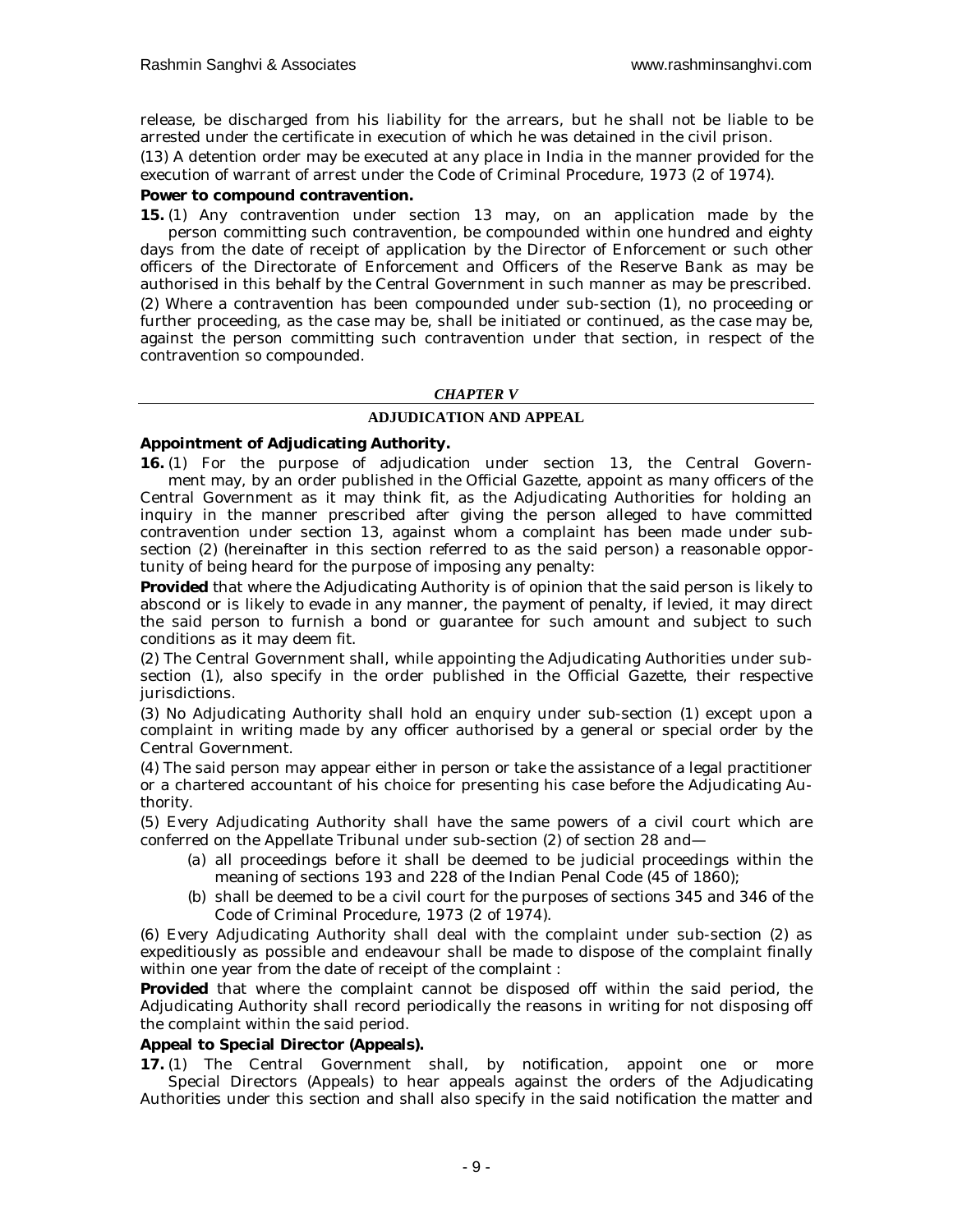places in relation to which the Special Director (Appeals) may exercise jurisdiction.

(2) Any person aggrieved by an order made by the Adjudicating Authority, being an Assistant Director of Enforcement or a Deputy Director of Enforcement, may prefer an appeal to the Special Director (Appeals).

(3) Every appeal under sub-section (1) shall be filed within forty-five days from the date on which the copy of the order made by the Adjudicating Authority is received by the aggrieved person and it shall be in such form, verified in such manner and be accompanied by such fee as may be prescribed :

**Provided** that the Special Director (Appeals) may entertain an appeal after the expiry of the said period of forty-five days, if he is satisfied that there was sufficient cause for not filing it within that period.

(4) On receipt of an appeal under sub-section (1), the Special Director (Appeals) may after giving the parties to the appeal an opportunity of being heard, pass such order thereon as he thinks fit confirming, modifying or setting aside the order appealed against.

(5) The Special Director (Appeals) shall send a copy of every order made by him to the parties to appeal and to the concerned Adjudicating Authority.

(6) The Special Director (Appeals) shall have the same powers of a civil court which are conferred on the Appellate Tribunal under sub-section (2) of section 28 and—

- (*a*) all proceedings before him shall be deemed to be judicial proceedings within the meaning of sections 193 and 228 of the Indian Penal Code (45 of 1860);
- (*b*) shall be deemed to be a civil court for the purposes of sections 345 and 346 of the Code of Criminal Procedure, 1973 (2 of 1974).

# **Establishment of Appellate Tribunal.**

**18.** The Central Government shall, by notification, establish an Appellate Tribunal to be known as the Appellate Tribunal for Foreign Exchange to hear appeals against the orders of the Adjudicating Authorities and the Special Director (Appeals) under this Act.

## **Appeal to Appellate Tribunal.**

**19.** (1) Save as provided in sub-section (2), the Central Government or any person aggrieved by an order made by an Adjudicating Authority, other than those referred to sub-section (1) of section 17, or the Special Director (Appeals), may prefer an appeal to the Appellate Tribunal:

**Provided** that any person appealing against the order of the Adjudicating Authority or the Special Director (Appeals) levying any penalty, shall while filing the appeal, deposit the amount of such penalty with such authority as may be notified by the Central Government :

**Provided further** that where in any particular case, the Appellate Tribunal is of the opinion that the deposit of such penalty would cause undue hardship to such person, the Appellate Tribunal may dispense with such deposit subject to such conditions as it may deem fit to impose so as to safeguard the realisation of penalty.

(2) Every appeal under sub-section (1) shall be filed within a period of forty-five days from the date on which a copy of the order made by the Adjudicating Authority or the Special Director (Appeals) is received by the aggrieved person or by the Central Government and it shall be in such form, verified in such manner and be accompanied by such fee as may be prescribed :

**Provided** that the Appellate Tribunal may entertain an appeal after the expiry of the said period of forty-five days if it is satisfied that there was sufficient cause for not filing it within that period.

(3) On receipt of an appeal under sub-section (1), the Appellate Tribunal may, after giving the parties to the appeal an opportunity of being heard, pass such orders thereon as it thinks fit, confirming, modifying or setting aside the order appealed against.

(4) The Appellate Tribunal shall send a copy of every order made by it to the parties to the appeal and to the concerned Adjudicating Authority or the Special Director (Appeals), as the case may be.

(5) The appeal filed before the Appellate Tribunal under sub-section (1) shall be dealt with by it as expeditiously as possible and endeavour shall be made by it to dispose of the appeal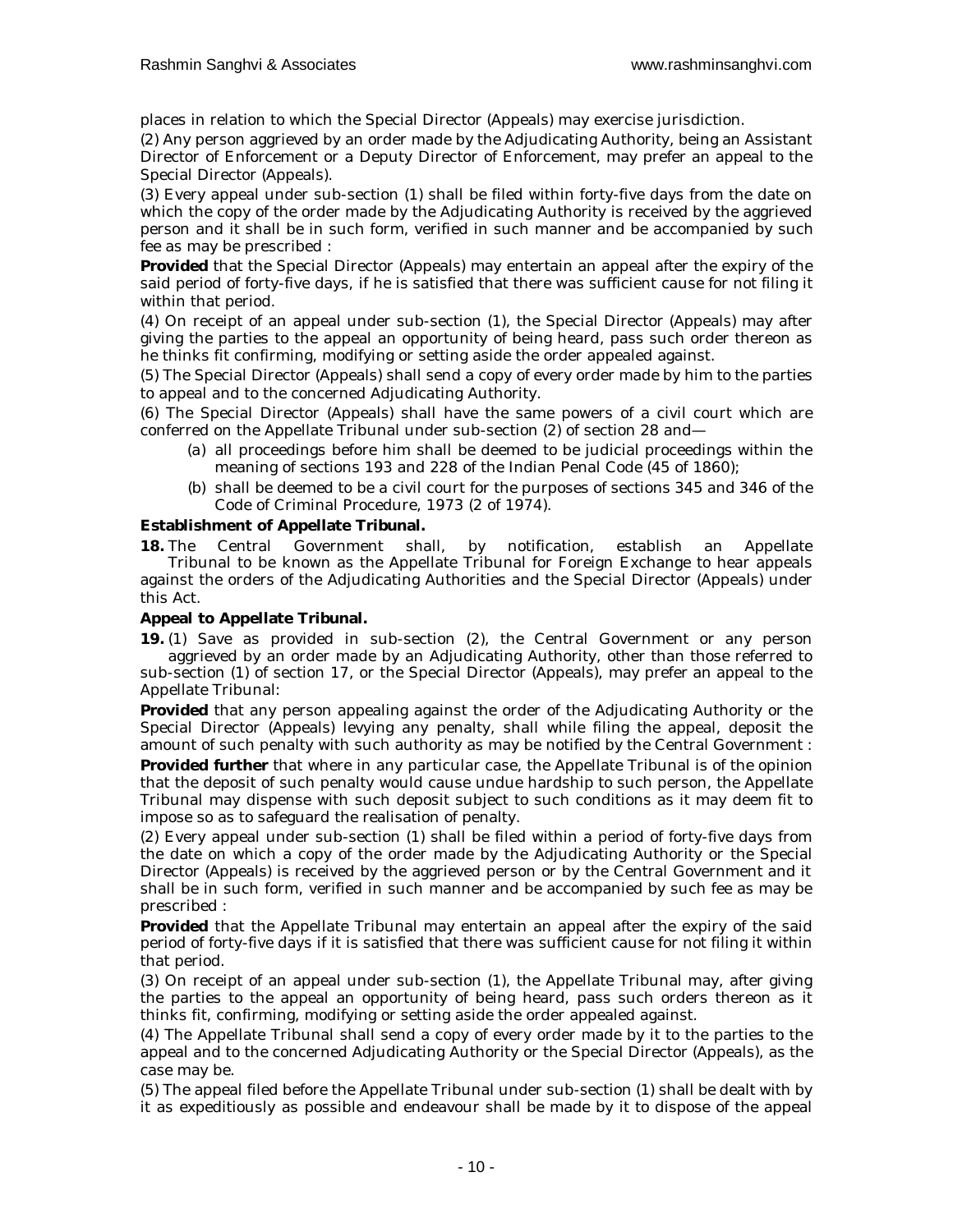finally within one hundred and eighty days from the date of receipt of the appeal:

**Provided** that where any appeal could not be disposed of within the said period of one hundred and eighty days, the Appellate Tribunal shall record its reasons in writing for not disposing of the appeal within the said period.

(6) The Appellate Tribunal may, for the purpose of examining the legality, propriety or correctness of any order made by the Adjudicating Authority under section 16 in relation to any proceeding, on its own motion or otherwise, call for the records of such proceedings and make such order in the case as it thinks fit.

## **Composition of Appellate Tribunal.**

**20.** (1) The Appellate Tribunal shall consist of a Chairperson and such number of Members as the Central Government may deem fit.

(2) Subject to the provisions of this Act,—

- (*a*) the jurisdiction of the Appellate Tribunal may be exercised by Benches thereof;
- (*b*) a Bench may be constituted by the Chairperson with one or more Members as the Chairperson may deem fit;
- (*c*) the Benches of the Appellate Tribunal shall ordinarily sit at New Delhi and at such other places as the Central Government may, in consultation with the Chairperson, notify;
- (*d*) the Central Government shall notify the areas in relation to which each Bench of the Appellate Tribunal may exercise jurisdiction.

(3) Notwithstanding anything contained in sub-section (2), the Chairperson may transfer a Member from one Bench to another Bench.

(4) If at any stage of the hearing of any case or matter it appears to the Chairperson or a Member that the case or matter is of such a nature that it ought to be heard by a Bench consisting of two Members, the case or matter may be transferred by the Chairperson or, as the case may be, referred to him for transfer, to such Bench as the Chairperson may deem fit.

## **Qualifications for appointment of Chairperson, Member and Special Director (Appeals).**

- **21.** (1) A person shall not be qualified for appointment as the Chairperson or a Member unless he—
	- (*a*) in the case of Chairperson, is or has been, or is qualified to be, a Judge of a High Court; and
	- (*b*) in the case of a Member, is or has been, or is qualified to be, a District Judge.

(2) A person shall not be qualified for appointment as a Special Director (Appeals) unless he—

- (*a*) has been a member of the Indian Legal Service and has held a post in Grade I of that Service; or
- (*b*) has been a member of the Indian Revenue Service and has held a post equivalent to a Joint Secretary to the Government of India.

## **Term of office.**

**22.** The Chairperson and every other Member shall hold office as such for a term of five years from the date on which he enters upon his office :

**Provided** that no Chairperson or other Member shall hold office as such after he has attained,—

- (*a*) in the case of the Chairperson, the age of sixty-five years;
- (*b*) in the case of any other Member, the age of sixty-two years.

## **Terms and conditions of service.**

**23.** The salary and allowances payable to and the other terms and conditions of service of the Chairperson, other Members and the Special Director (Appeals) shall be such as may be prescribed:

**Provided** that neither the salary and allowances nor the other terms and conditions of service of the Chairperson or a Member shall be varied to his disadvantage after appointment.

#### **Vacancies.**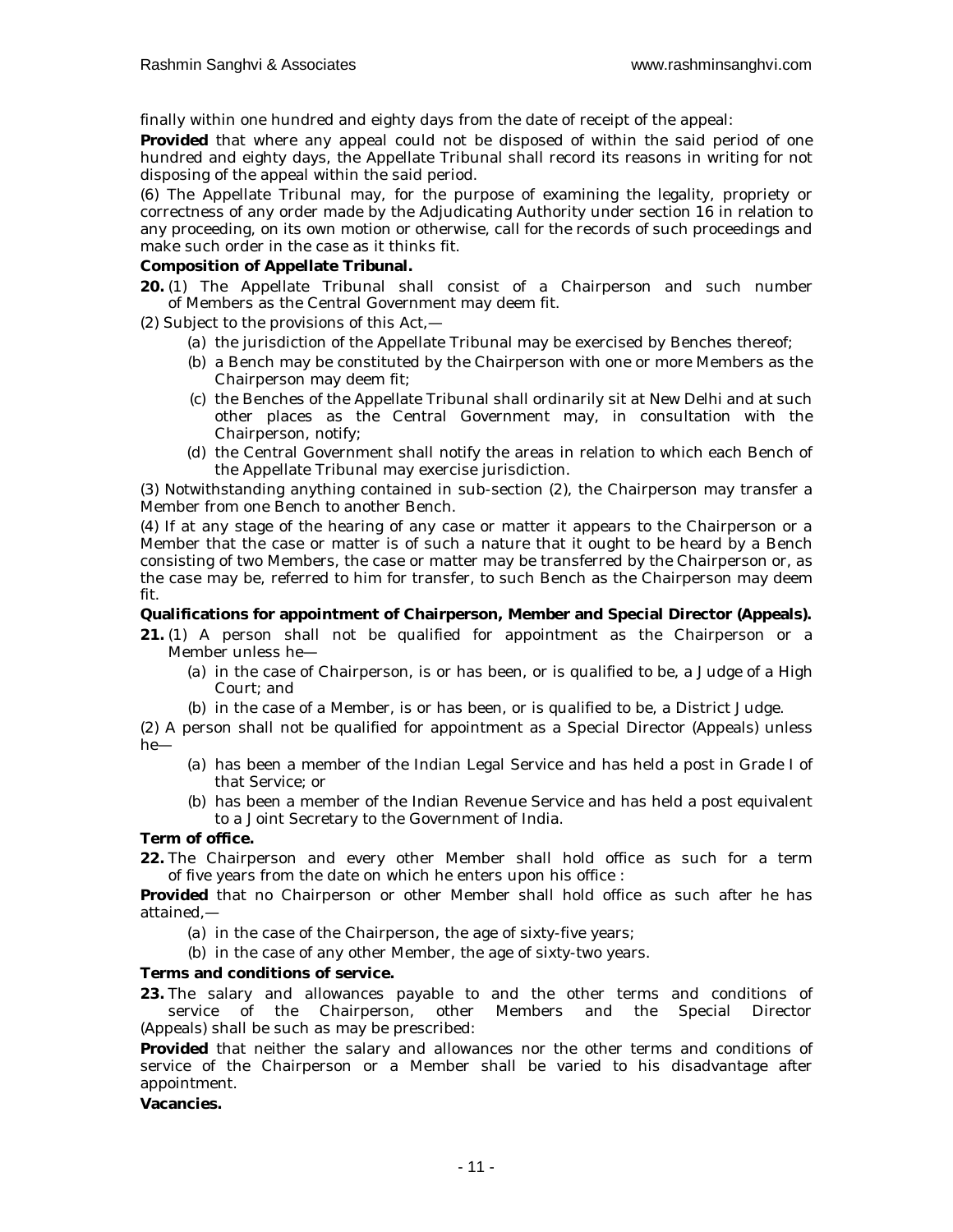**24.** If, for reason other than temporary absence, any vacancy occurs in the office of the Chairperson or a Member, the Central Government shall appoint another person in accordance with the provisions of this Act to fill the vacancy and the proceedings may be

continued before the Appellate Tribunal from the stage at which the vacancy is filled.

## **Resignation and removal.**

**25.** (1) The Chairperson or a Member may, by notice in writing under his hand addressed to the Central Government, resign his office:

**Provided** that the Chairperson or a Member shall, unless he is permitted by the Central Government to relinquish his office sooner, continue to hold office until the expiry of three months from the date of receipt of such notice or until a person duly appointed as his successor enters upon his office or until the expiry of term of office, whichever is the earliest. (2) The Chairperson or a Member shall not be removed from his office except by an order by the Central Government on the ground of proved misbehaviour or incapacity after an inquiry made by such person as the President may appoint for this purpose in which the Chairperson or a Member concerned has been informed of the charges against him and given a reasonable opportunity of being heard in respect of such charges.

# **Member to act as Chairperson in certain circumstances.**

**26.** (1) In the event of the occurrence of any vacancy in the office of the Chairperson by reason of his death, resignation or otherwise, the senior-most Member shall act as the Chairperson until the date on which a new Chairperson, appointed in accordance with the provisions of this Act to fill such vacancy, enters upon his office.

(2) When the Chairperson is unable to discharge his functions owing to absence, illness or any other cause, the seniormost Member shall discharge the functions of the Chairperson until the date on which the Chairperson resumes his duties.

# **Staff of Appellate Tribunal and Special Director (Appeals).**

**27.** (1) The Central Government shall provide the Appellate Tribunal and the Special Director (Appeals) with such officers and employees as it may deem fit.

(2) The officers and employees of the Appellate Tribunal and office of the Special Director (Appeals) shall discharge their functions under the general superintendence of the Chairperson and the Special Director (Appeals), as the case may be.

(3) The salaries and allowances and other conditions of service of the officers and employees of the Appellate Tribunal and office of the Special Director (Appeals) shall be such as may be prescribed.

# **Procedure and powers of Appellate Tribunal and Special Director (Appeals)**

**28.** (1) The Appellate Tribunal and the Special Director (Appeals) shall not be bound by the procedure laid down by the Code of Civil Procedure, 1908 (5 of 1908) but

shall be guided by the principles of natural justice and, subject to the other provisions of this Act, the Appellate Tribunal and the Special Director (Appeals) shall have powers to regulate its own procedure.

(2) The Appellate Tribunal and the Special Director (Appeals) shall have, for the purposes of discharging its functions under this Act, the same powers as are vested in a civil court under the Code of Civil Procedure, 1908 (5 of 1908); while trying a suit, in respect of the following matters, namely:—

- (*a*) summoning and enforcing the attendance of any person and exami-ning him on oath;
- (*b*) requiring the discovery and production of documents;
- (*c*) receiving evidence on affidavits;
- (*d*) subject to the provisions of sections 123 and 124 of the Indian Evidence Act, 1872 (1 of 1872) requisitioning any public record or document or copy of such record or document from any office;
- (*e*) issuing commissions for the examination of witnesses or documents;
- (*f*) reviewing its decisions;
- (*g*) dismissing a representation of default or deciding it *ex parte;*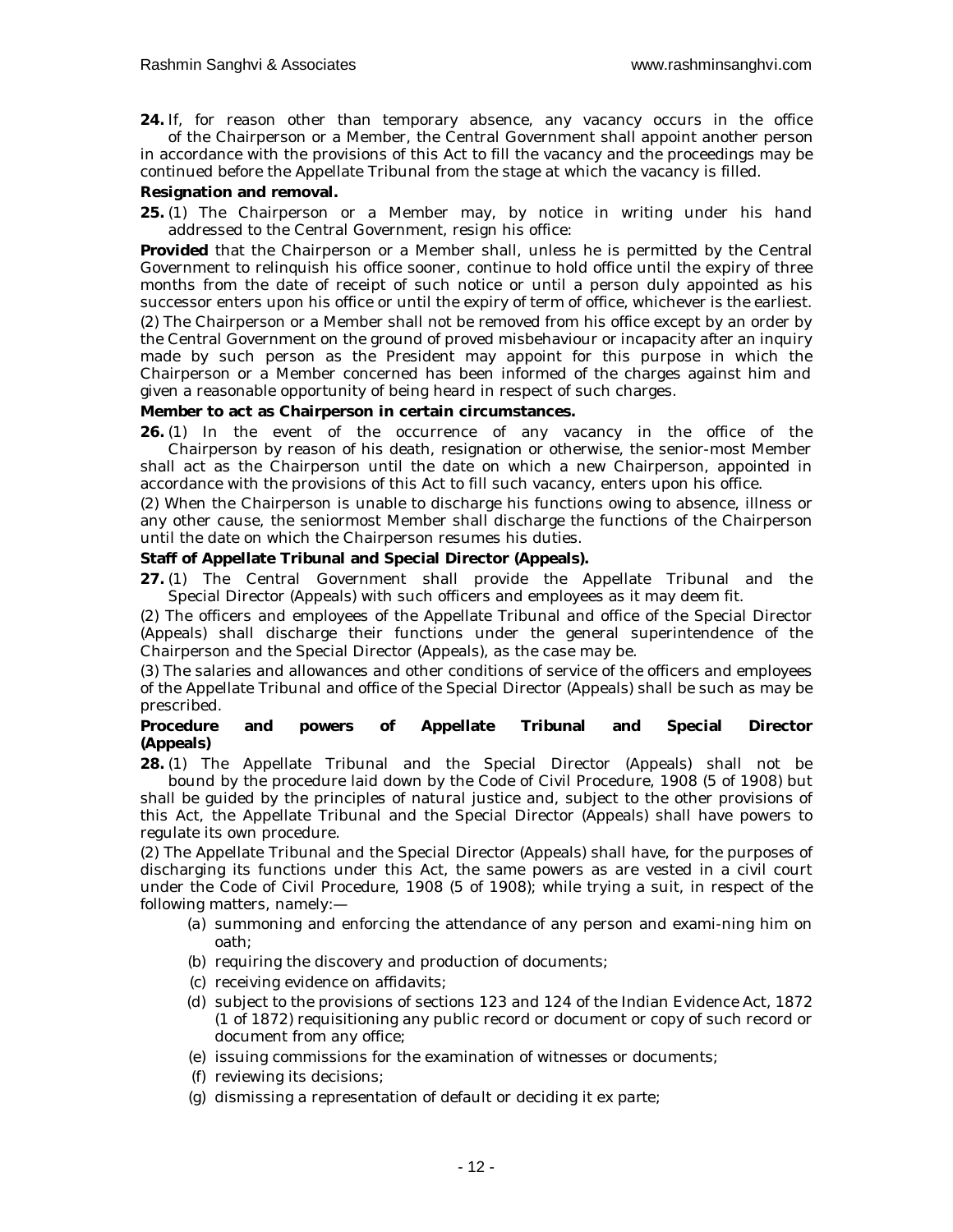- (*h*) setting aside any order of dismissal of any representation for default or any order passed by it *ex parte;* and
- (*i*) any other matter which may be prescribed by the Central Government.

(3) An order made by the Appellate Tribunal or the Special Director (Appeals) under this Act shall be executable by the Appellate Tribunal or the Special Director (Appeals) as a decree of civil court and, for this purpose, the Appellate Tribunal and the Special Director (Appeals) shall have all the powers of a civil court.

(4) Notwithstanding anything contained in sub-section (3), the Appellate Tribunal or the Special Director (Appeals) may transmit any order made by it to a civil court having local jurisdiction and such civil court shall execute the order as if it were a decree made by that court.

(5) All proceedings before the Appellate Tribunal and the Special Director (Appeals) shall be deemed to be judicial proceedings within the meaning of sections 193 and 228 of the Indian Penal Code (45 of 1860) and the Appellate Tribunal shall be deemed to be a civil court for the purposes of sections 345 and 346 of the Code of Criminal Procedure, 1973 (2 of 1974)

## **Distribution of business amongst Benches.**

**29.** Where Benches are constituted, the Chairperson may, from time to time, by notification, make provisions as to the distribution of the business of the Appellate Tribunal amongst the Benches and also provide for the matters which may be dealt with by each Bench.

# **Power of Chairperson to transfer cases.**

**30.** On the application of any of the parties and after notice to the parties, and after hearing such of them as he may desire to be heard, or on his own motion without such notice, the Chairperson may transfer any case pending before one Bench, for disposal, to any other Bench.

## **Decision to be by majority.**

**31.** If the Members of a Bench consisting of two Members differ in opinion on any point, they shall state the point or points on which they differ, and make a reference to the Chairperson who shall either hear the point or points himself or refer the case for hearing on such point or points by one or more of the other Members of the Appellate Tribunal and such point or points shall be decided according to the opinion of the majority of the Members of the Appellate Tribunal who have heard the case, including those who first heard it.

## **Right of appellant to take assistance of legal practitioner or chartered accountant and of Government, to appoint presenting officers.**

**32.** (1) A person preferring an appeal to the Appellate Tribunal or the Special Director (Appeals) under this Act may either appear in person or take the assistance of a legal practitioner or a chartered accountant of his choice to present his case before the Appellate Tribunal or the Special Director (Appeals), as the case may be.

(2) The Central Government may authorise one or more legal practitioners or chartered accountants or any of its officers to act as presenting officers and every person so authorised may present the case with respect to any appeal before the Appellate Tribunal or the Special Director (Appeals), as the case may be.

## **Members, etc. to be public servants.**

**33.** The Chairperson, Members and other officers and employees of the Appellate Tribunal, the Special Director (Appeals) and the Adjudicating Authority shall be deemed to be public servants within the meaning of section 21 of the Indian Penal Code (45 of 1860).

## **Civil court not to have jurisdiction.**

**34.** No civil court shall have jurisdiction to entertain any suit or proceeding in respect of any matter which an Adjudicating Authority or the Appellate Tribunal or the Special Director (Appeals) is empowered by or under this Act to determine and no injunction shall be granted by any court or other authority in respect of any action taken or to be taken in pursuance of any power conferred by or under this Act.

## **Appeal to High Court**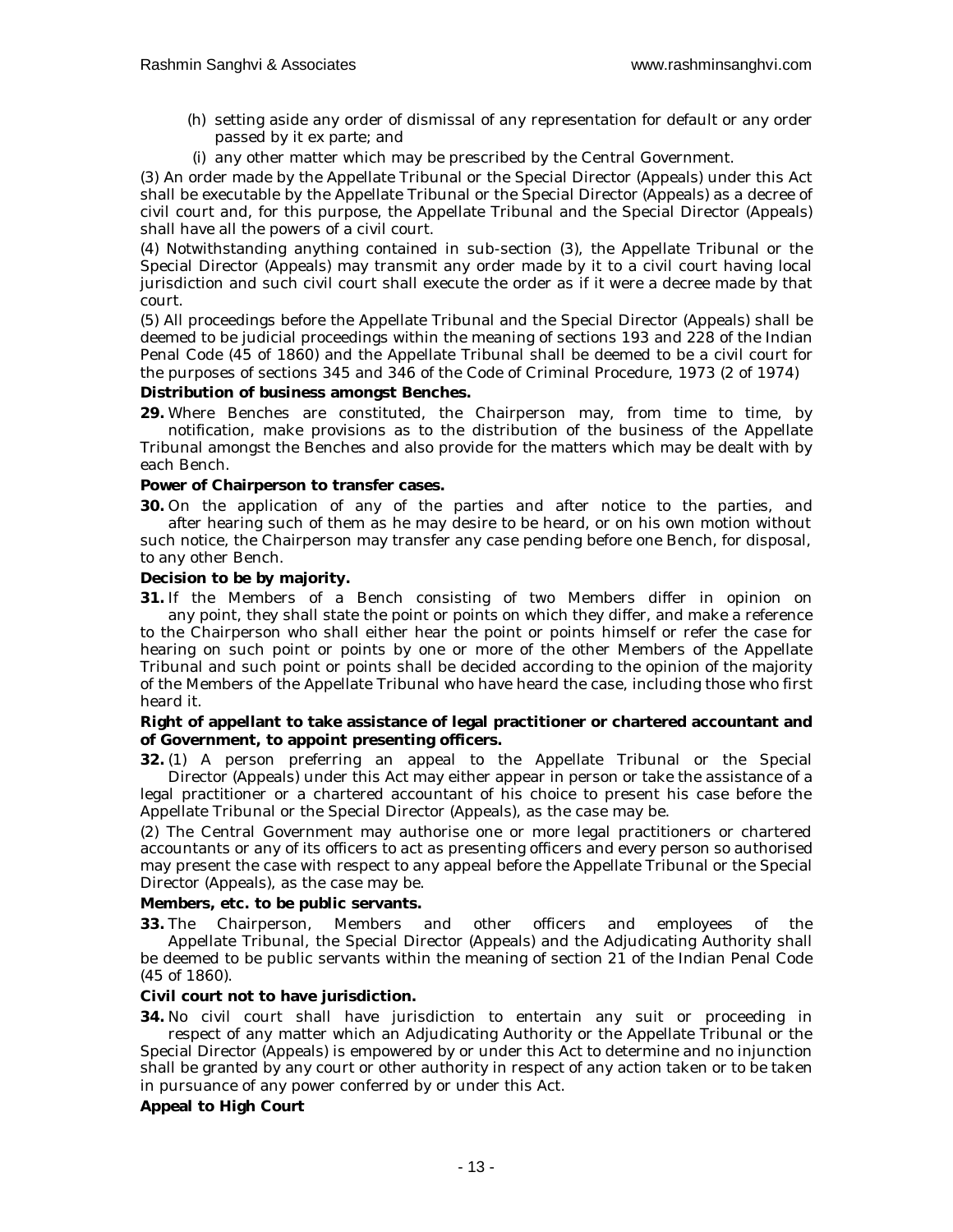**35.** Any person aggrieved by any decision or order of the Appellate Tribunal may file an appeal to the High Court within sixty days from the date of communication of the decision or order of the Appellate Tribunal on any question of law arising out of such order:

**Provided** that the High Court may, if it is satisfied that the appellant was prevented by sufficient cause from filing the appeal within the said period, allow it to be filed within a further period not exceeding sixty days.

*Explanation*.—In this section "High Court" means—

- (*a*) the High Court within the jurisdiction of which the aggrieved party ordinarily resides or carries on business or personally works for gain; and
- (*b*) where the Central Government is the aggrieved party, the High Court within the jurisdiction of which the respondent, or in a case where there are more than one respondent, any of the respondents, ordinarily resides or carries on business or personally works for gain.

## *CHAPTER VI*

## **DIRECTORATE OF ENFORCEMENT**

#### **Directorate of Enforcement.**

**36.** (1) The Central Government shall establish a Directorate of Enforcement with a Director and such other officers or class of officers as it thinks fit, who shall be called officers of Enforcement, for the purposes of this Act.

(2) Without prejudice to provisions of sub-section (1), the Central Government may authorise the Director of Enforcement or an Additional Director of Enforcement or a Special Director of Enforcement or a Deputy Director of Enforcement to appoint officers of Enforcement below the rank of an Assistant Director of Enforcement.

(3) Subject to such conditions and limitations as the Central Government may impose, an officer of Enforcement may exercise the powers and discharge the duties conferred or imposed on him under this Act.

## **Power of search, seizure, etc.**

**37.** (1) The Director of Enforcement and other officers of Enforcement, not below the rank of an Assistant Director, shall take up for investigation the contravention referred to in section 13.

(2) Without prejudice to the provisions of sub-section (1), the Central Government may also, by notification, authorise any officer or class of officers in the Central Government, State Government or the Reserve Bank, not below the rank of an Under Secretary to the Government of India to investigate any contravention referred to in section 13.

(3) The officers referred to in sub-section (1) shall exercise the like powers which are conferred on income-tax authorities under the Income-tax Act, 1961 (43 of 1961) and shall exercise such powers, subject to such limitations laid down under that Act.

## **Empowering other officers.**

**38.** (1) The Central Government may, by order and subject to such conditions and limitations as it thinks fit to impose, authorise any officer of customs or any central excise officer or any police officer or any other officer of the Central Government or a State<br>
Government to exercise such of the powers and Government to exercise such of the powers and discharge such of the duties of the Director of Enforcement or any other officer of Enforcement under this Act as may be stated in the order.

(2) The officers referred to in sub-section (1) shall exercise the like powers which are conferred on the income-tax authorities under the Income-tax Act, 1961 (43 of 1961), subject to such conditions and limitations as the Central Government may impose.

#### *CHAPTER VII*

#### **MISCELLANEOUS**

# **Presumption as to documents in certain cases.**

**39.** Where any document—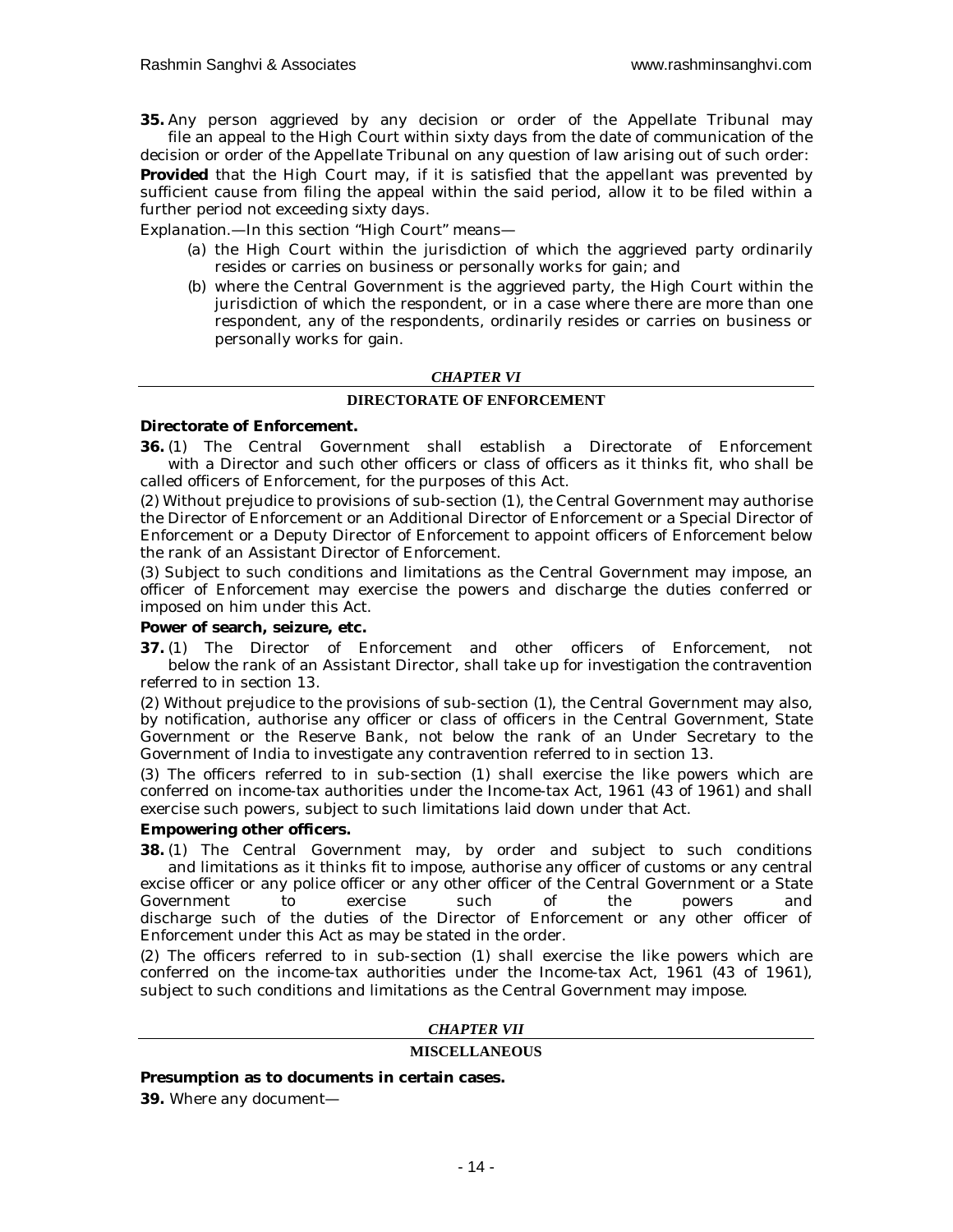- (*i*) is produced or furnished by any person or has been seized from the custody or control of any person, in either case, under this Act or under any other law; or
- (*ii*) has been received from any place outside India (duly authenticated by such authority or person and in such manner as may be prescribed) in the course of investigation of any contravention under this Act alleged to have been committed by any person,

and such document is tendered in any proceeding under this Act in evidence against him, or against him and any other person who is proceeded against jointly with him, the court or the Adjudicating Authority, as the case may be, shall—

- (*a*) presume, unless the contrary is proved, that the signature and every other part of such document which purports to be in the handwriting of any particular person or which the court may reasonably assume to have been signed by, or to be in the handwriting of, any particular person, is in that person's handwriting, and in the case of a document executed or attested, that it was executed or attested by the person by whom it purports to have been so executed or attested;
- (*b*) admit the document in evidence notwithstanding that it is not duly stamped, if such document is otherwise admissible in evidence;
- (*c*) in a case falling under clause (*i*), also presume, unless the contrary is proved, the truth of the contents of such document.

#### **Suspension of operation of this Act.**

**40.** (1) If the Central Government is satisfied that circumstances have arisen rendering it necessary that any permission granted or restriction imposed by this Act should cease to be granted or imposed, or if it considers necessary or expedient so to do in public interest, the Central Government may, by notification, suspend or relax to such extent either indefinitely or for such period as may be notified, the operation of all or any of the provisions of this Act.

(2) Where the operation of any provision of this Act has under sub-section (1) been suspended or relaxed indefinitely, such suspension or relaxation may, at any time while this Act remains in force, be removed by the Central Government by notification.

(3) Every notification issued under this section shall be laid, as soon as may be after it is issued, before each House of Parliament, while it is in session, for a total period of thirty days which may be comprised in one session or in two or more successive sessions, and if, before the expiry of the session immediately following the session or the successive sessions aforesaid, both Houses agree in making any modification in the notification or both Houses agree that the notification should not be issued, the notification shall thereafter have effect only in such modified form or be of no effect, as the case may be; so, however, that any such modification or annulment shall be without prejudice to the validity of anything previously done under that notification.

## **Power of Central Government to give directions.**

**41.** For the purposes of this Act, the Central Government may, from time to time, give to the Reserve Bank such general or special directions as it thinks fit, and the Reserve Bank shall, in the discharge of its functions under this Act, comply with any such directions.

#### **Contravention by companies.**

**42.** (1) Where a person committing a contravention of any of the provisions of this Act or of any rule, direction or order made thereunder is a company, every person who, at the time the contravention was committed, was in charge of, and was responsible to, the company for the conduct of the business of the company as well as the company, shall be deemed to be guilty of the contravention and shall be liable to be proceeded against and punished accordingly :

**Provided** that nothing contained in this sub-section shall render any such person liable to punishment if he proves that the contravention took place without his knowledge or that he exercised due diligence to prevent such contravention.

(2) Notwithstanding anything contained in sub-section (1), where a contravention of any of the provisions of this Act or of any rule, direction or order made thereunder has been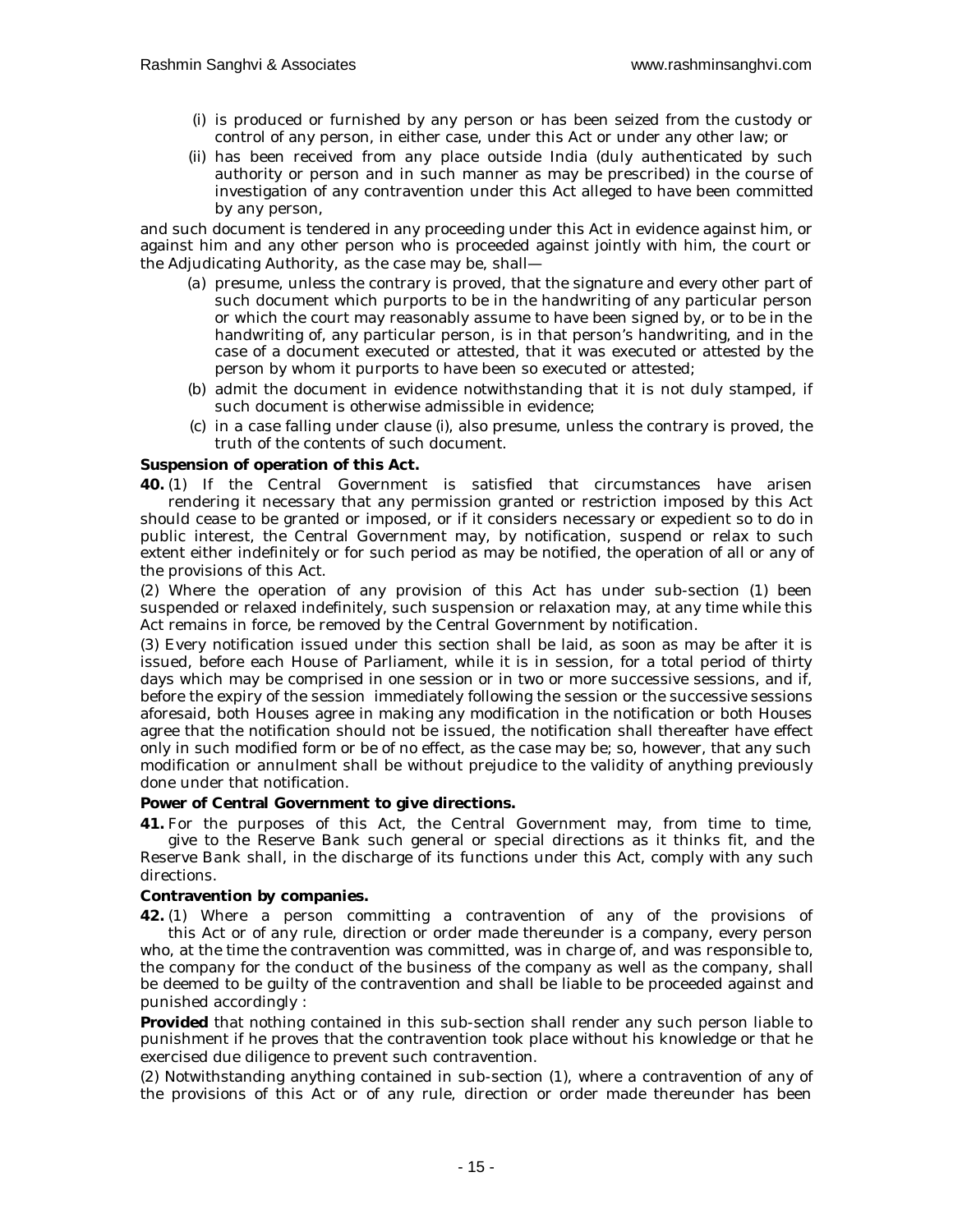committed by a company and it is proved that the contravention has taken place with the consent or connivance of, or is attributable to any neglect on the part of, any director, manager, secretary or other officer of the company, such director, manager, secretary or other officer shall also be deemed to be guilty of the contravention and shall be liable to be proceeded against and punished accordingly.

*Explanation.*—For the purposes of this section—

- (*i*) "company" means any body corporate and includes a firm or other association of individuals; and
- (*ii*) "director", in relation to a firm, means a partner in the firm.

#### **Death or insolvency in certain cases.**

**43.** Any right, obligation, liability, proceeding or appeal arising in relation to the provisions of section 13 shall not abate by reason of death or insolvency of the person liable under that section and upon such death or insolvency such rights and obligations shall devolve on the legal representative of such person or the official receiver or the official assignee, as the case may be :

**Provided** that a legal representative of the deceased shall be liable only to the extent of the inheritance or estate of the deceased.

## **Bar of legal proceedings.**

**44.** No suit, prosecution or other legal proceeding shall lie against the Central Government or the Reserve Bank or any officer of that Government or of the Reserve Bank or any other person exercising any power or discharging any functions or performing any duties under this Act, for anything in good faith done or intended to be done under this Act or any rule, regulation, notification, direction or order made thereunder.

# **Removal of difficulties.**

**45.** (1) If any difficulty arises in giving effect to the provisions of this Act, the Central Government may, by order, do anything not inconsistent with the provisions of this Act for the purpose of removing the difficulty:

**Provided** that no such order shall be made under this section after the expiry of two years from the commencement of this Act.

(2) Every order made under this section shall be laid, as soon as may be after it is made, before each House of Parliament.

## **Power to make rules.**

- **46.** (1) The Central Government may, by notification, make rules to carry out the provisions of this Act.
- (2) Without prejudice to the generality of the foregoing power, such rules may provide for,—
	- (*a*) the imposition of reasonable restrictions on current account transactions under section 5;
	- (*b*) the manner in which the contravention may be compounded under sub-section (1) of section 15;
	- (*c*) the manner of holding an inquiry by the Adjudicating Authority under sub-section (1) of section 16;
	- (*d*) the form of appeal and fee for filing such appeal under sections 17 and 19;
	- (*e*) the salary and allowances payable to and the other terms and conditions of service of the Chairperson and other Members of the Appellate Tribunal and the Special Director (Appeals) under section 23;
	- (*f*) the salaries and allowances and other conditions of service of the officers and employees of the Appellate Tribunal and the office of the Special Director (Appeals) under sub-section (3) of section 27;
	- (*g*) the additional matters in respect of which the Appellate Tribunal and the Special Director (Appeals) may exercise the powers of civil court under clause (*i*) of subsection (2) of section 28;
	- (*h*) the authority or person and the manner in which any document may be authenticated under clause (*ii*) of section 39; and
	- (*i*) any other matter which is required to be, or may be, prescribed.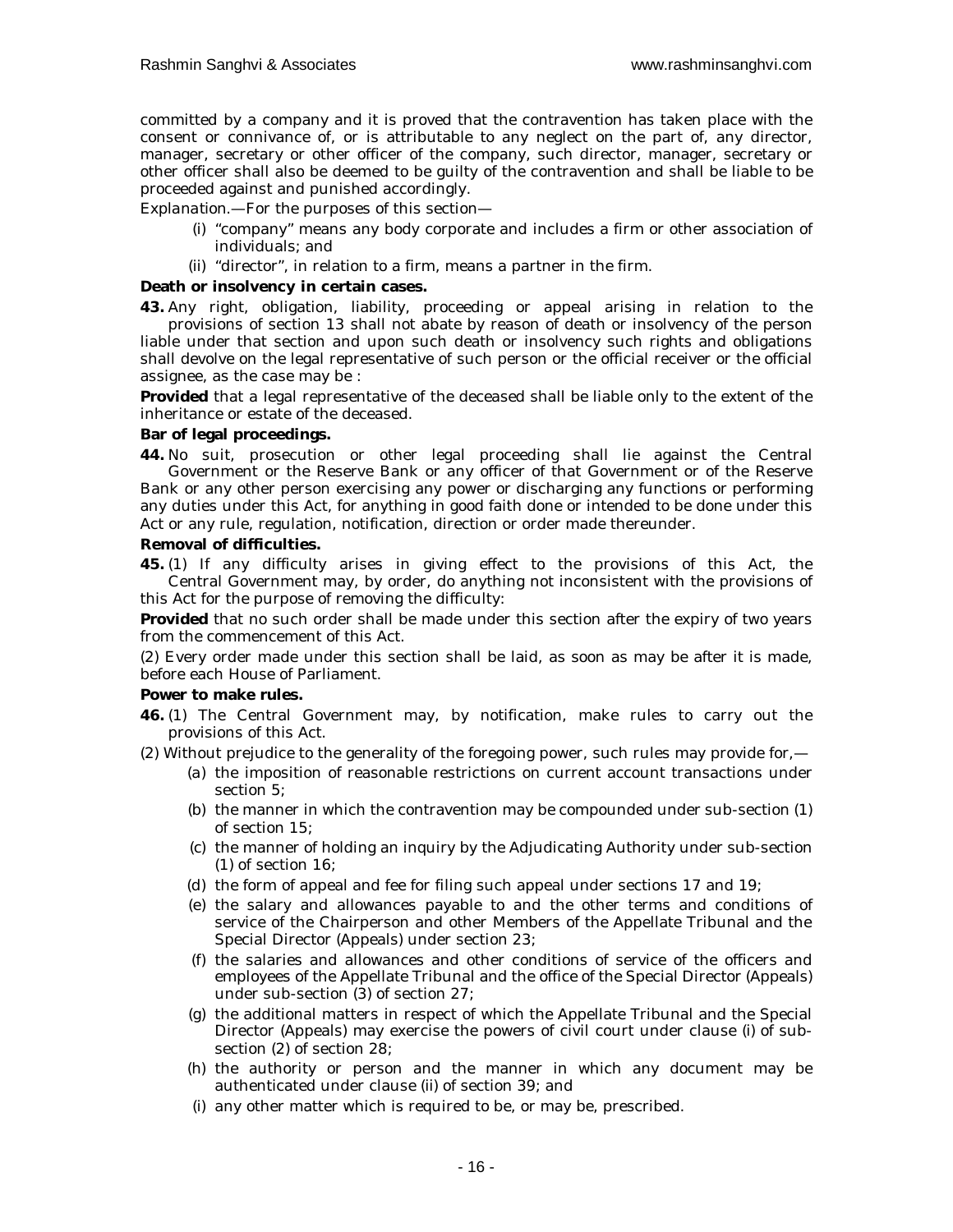## **Power to make regulations.**

**47.** (1) The Reserve Bank may, by notification, make regulations to carry out the provisions of this Act and the rules made thereunder.

(2) Without prejudice to the generality of the foregoing power, such regulations may provide for,—

- (*a*) the permissible classes of capital account transactions, the limits of admissibility of foreign exchange for such transactions, and the prohibition, restriction or regulation of certain capital account transactions under section 6;
- (*b*) the manner and the form in which the declaration is to be furnished under clause (*a*) of sub-section (1) of section 7;
- (*c*) the period within which and the manner of repatriation of foreign exchange under section 8;
- (*d*) the limit up to which any person may possess foreign currency or foreign coins under clause (*a*) of section 9;
- (*e*) the class of persons and the limit up to which foreign currency account may be held or operated under clause (*b*) of section 9;
- (*f*) the limit up to which foreign exchange acquired may be exempted under clause (*d*) of section 9;
- (*g*) the limit up to which foreign exchange acquired may be retained under clause (*e*) of section 9;
- (*h*) any other matter which is required to be, or may be, specified.

## **Rules and regulations to be laid before Parliament.**

**48.** Every rule and regulation made under this Act shall be laid, as soon as may be after it is made, before each House of Parliament, while it is in session for a total period of thirty days which may be comprised in one session or in two or more successive

sessions, and if, before the expiry of the session immediately following the session or the successive sessions aforesaid, both Houses agree in making any modification in the rule or regulation, or both Houses agree that the rule or regulation should not be made, the rule or regulation shall thereafter have effect only in such modified form or be of no effect, as the case may be; so, however, that any such modification or annulment shall be without prejudice to the validity of anything previously done under that rule or regulation.

#### **Repeal and saving.**

**49.** (1) The Foreign Exchange Regulation Act, 1973 (46 of 1973) is hereby repealed and the Appellate Board constituted under sub-section (1) of section 52 of the said Act (hereinafter referred to as the repealed Act) shall stand dissolved.

(2) On the dissolution of the said Appellate Board, the person appointed as Chairman of the Appellate Board and every other person appointed as Member and holding office as such immediately before such date shall vacate their respective offices and no such Chairman or other person shall be entitled to claim any compensation for the premature termination of the term of his office or of any contract of service.

(3) Notwithstanding anything contained in any other law for the time being in force, no court shall take cognizance of an offence under the repealed Act and no adjudicating officer shall take notice of any contravention under section 51 of the repealed Act after the expiry of a period of two years from the date of the commencement of this Act.

(4) Subject to the provisions of sub-section (3) all offences committed under the repealed Act shall continue to be governed by the provisions of the repealed Act as if that Act had not been repealed.

(5) Notwithstanding such repeal,—

 (*a*) anything done or any action taken or purported to have been done or taken including any rule, notification, inspection, order or notice made or issued or any appointment, confirmation or declaration made or any licence, permission, authorization or exemption granted or any document or instrument executed or any direction given under the Act hereby repealed shall, in so far as it is not inconsistent with the provisions of this Act, be deemed to have been done or taken under the corresponding provisions of this Act;